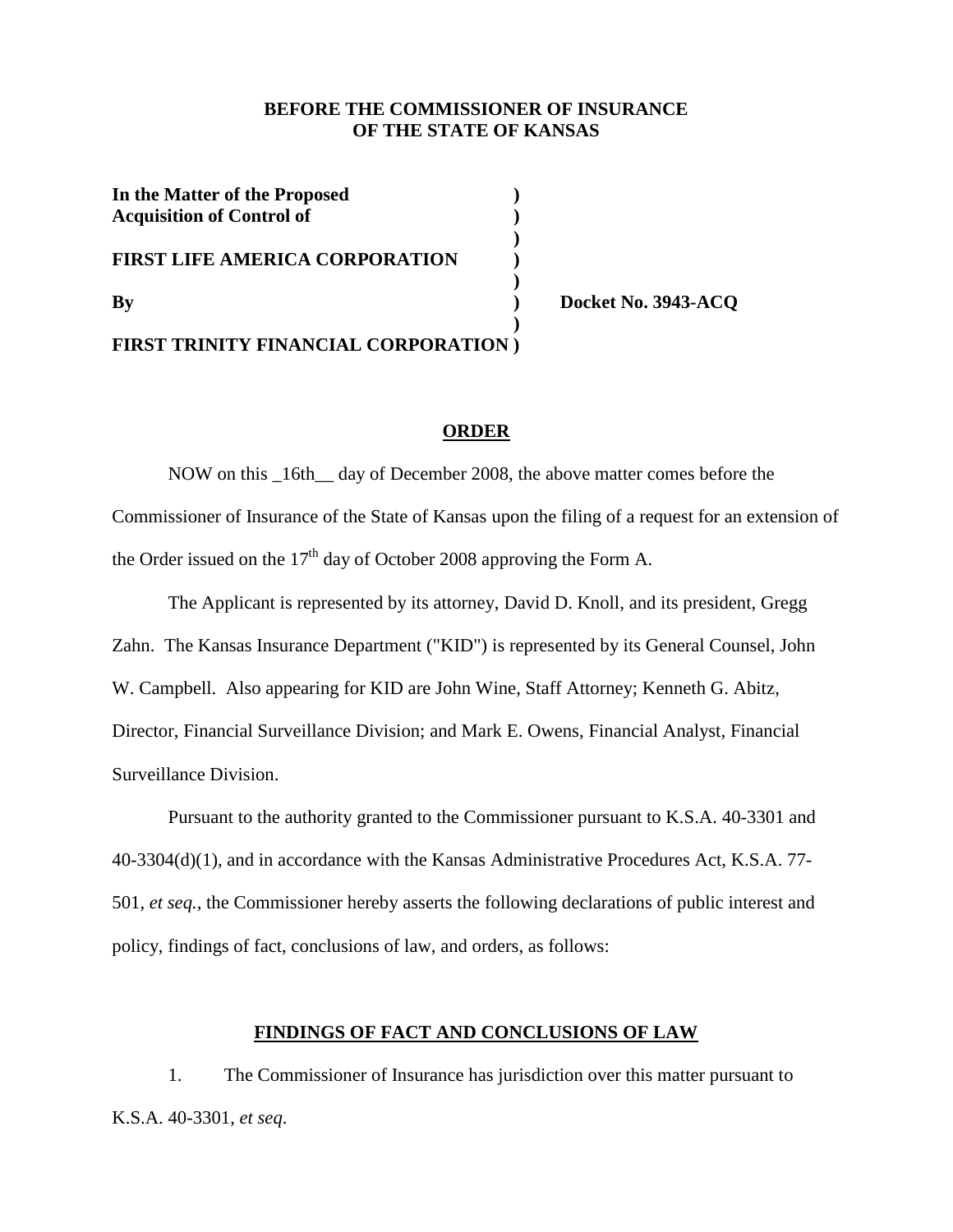2. The evidence previously submitted supports continued approval of the proposed acquisition of control of First Life America by the Applicant.

3. That the parties continue to cooperate with the Special Master, Albert A. Riederer, who now serves as Trustee in Case No. 08-22786-DLS and Case No. 08-22789-DLS in the United States Bankruptcy Court for the District of Kansas, Kansas City Division. The parties anticipate that the acquisition will be closed by January 30, 2009.

4. That allowing the parties until January 30, 2009, to complete the acquisition would be in the public interest.

## **IT IS THEREFORE ORDERED BY THE COMMISSIONER OF INSURANCE THAT:**

1. An extension is hereby granted to complete the acquisition on or before January 30, 2009.

2. The Commissioner of Insurance retains jurisdiction over the subject matter of this proceeding and over the parties for the purpose of entering such further order or orders as may be deemed proper.

## **Notice of Rights**

The Applicant is entitled to a hearing pursuant to K.S.A. § 77-537, the Kansas

Administrative Procedure Act. If the Applicant desires a hearing, they must file a written request for a hearing with:

John W. Campbell, General Counsel Kansas Insurance Department 420 S.W. 9th Street Topeka, Kansas 66612

This request must be filed within fifteen (15) days from the date of service of this Order. If the Applicant requests a hearing, the Kansas Insurance Department will notify them of the time and place of the hearing and information on the procedures, right of representation, and other rights of parties relating to the conduct of the hearing, before commencement of same.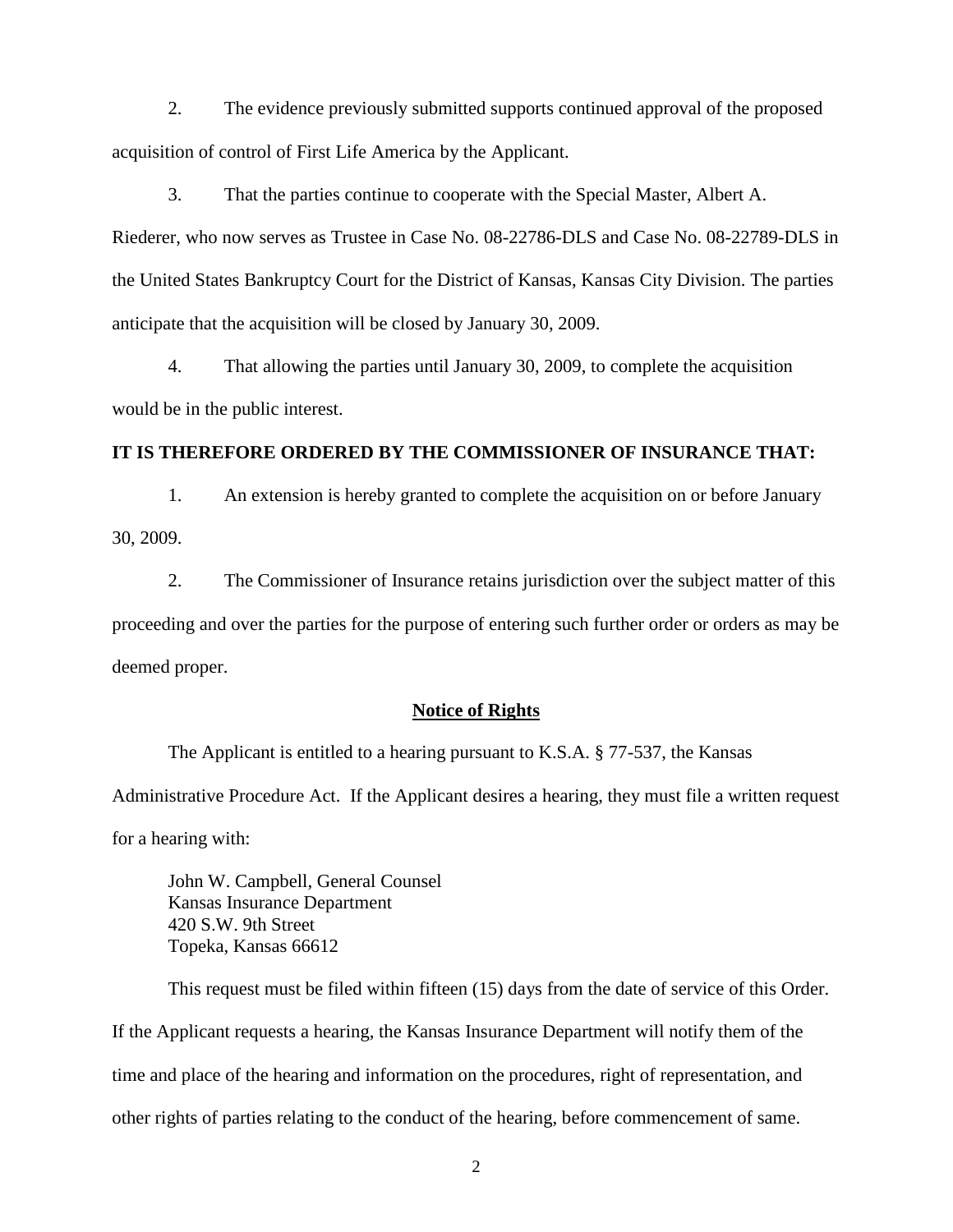If a hearing is not requested in the time and manner stated above, this Order shall become effective as a Final Order upon the expiration of time for requesting a hearing, pursuant to K.S.A. § 77-613. In the event the Applicant files a petition for judicial review, pursuant to K.S.A. § 77-613(e), the agency officer to be served on behalf of the Kansas Insurance

Department is:

John W. Campbell, General Counsel Kansas Insurance Department 420 S.W.  $9<sup>th</sup>$  Street Topeka, Kansas 66612

**IT IS SO ORDERED THIS \_16th\_\_ DAY OF DECEMBER 2008, IN THE CITY OF TOPEKA, COUNTY OF SHAWNEE, STATE OF KANSAS.**



 $\angle$ s/ Sandy Praeger $\angle$ Sandy Praeger Commissioner of Insurance BY:

 $\angle$ s/ John W. Campbell $\angle$ 

John W. Campbell General Counsel